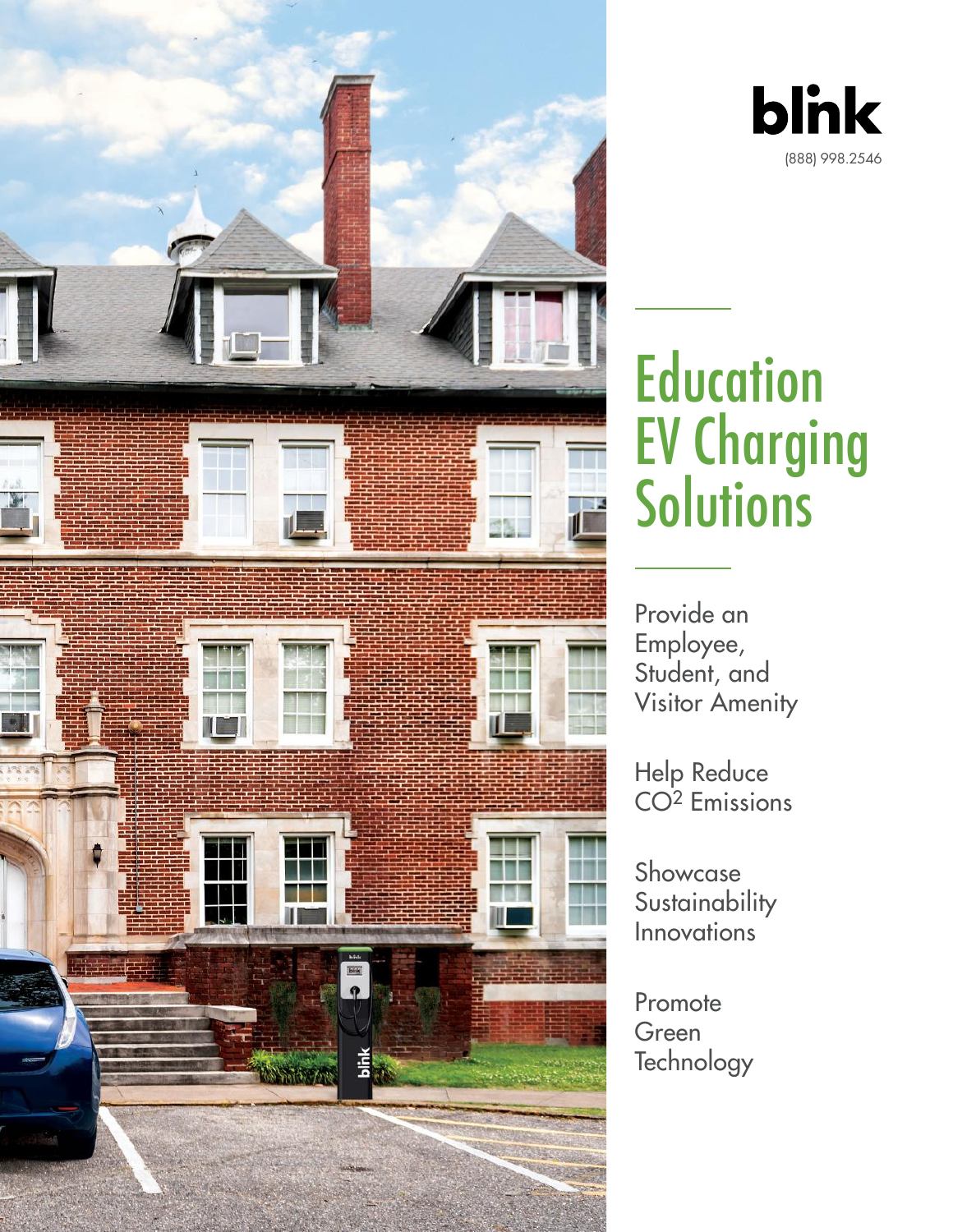## EV Charging for Education





Educational institutions are not only major employers and social centers but also environments where technology, sustainability, and innovations are encouraged. They are frequently viewed as leaders committed to public wellbeing and are recognized for making contributions to their local communities.

As such, providing EV charging stations is a natural complement to existing environmental and sustainability efforts and showcases the institution's commitment to innovation and sustainability efforts.

- Add a green component to the overall perception of the institution
- Availability of charging stations communicates that encouragement of adoption of green and alternate energy
- Provide a valuable amenity for faculty, staff, students, and visitors who drive electric vehicles
- Provide a turnkey solution for student and employee requests for EV charging on campus
- Demonstrate leadership in adopting advanced technologies
- $\cdot$  Help improve air quality and reduction of  $CO<sup>2</sup>$  emissions in your community

# Be a Leader for **A GREENER COMMUNITY**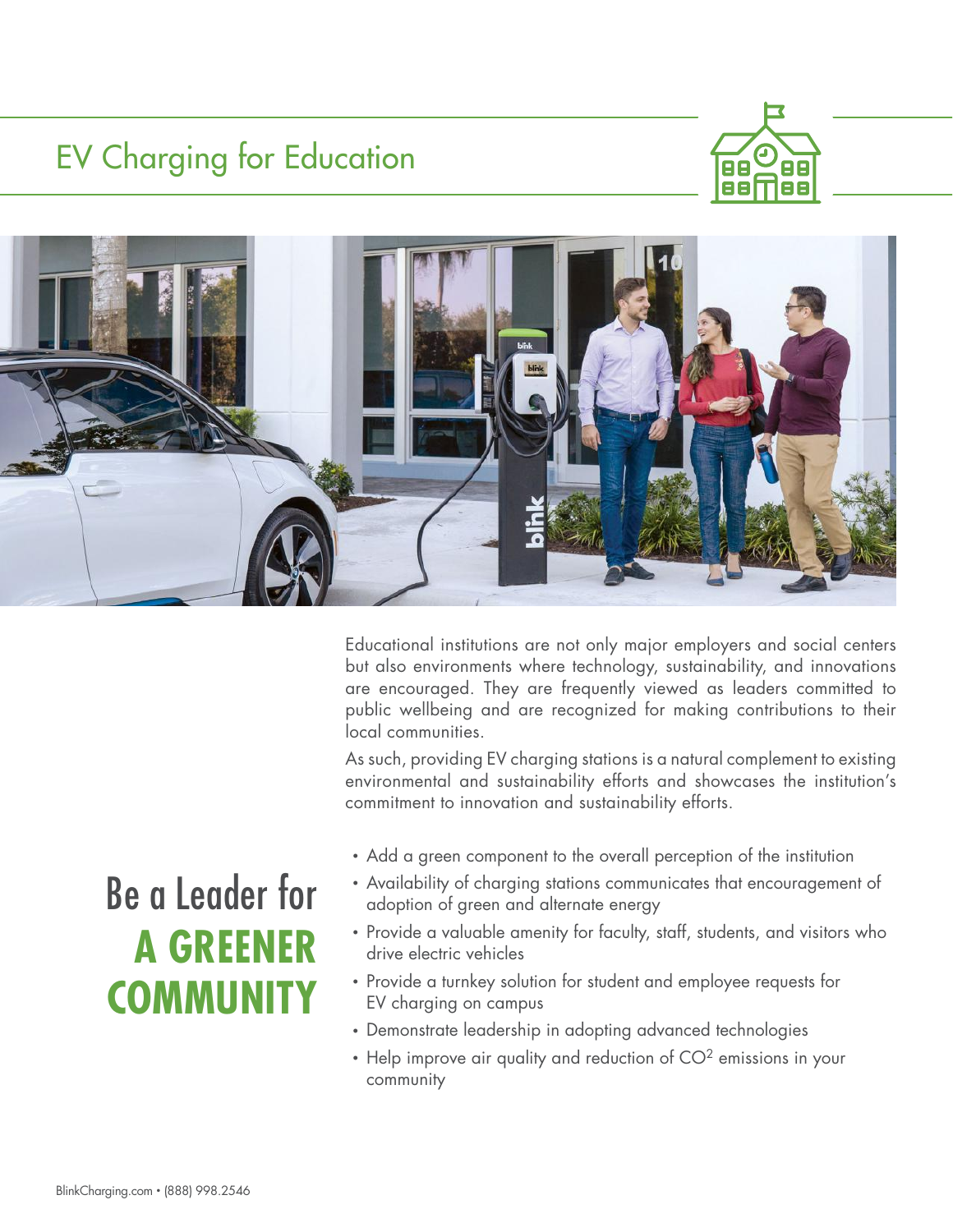**blnk** 

### The Blink Education Solution

Throughout the United States educational institutions are turning to Blink to help them install EV charging stations on their campuses to support their technology, sustainability and alternative energy efforts.



#### Blink IQ 200 charging stations are ideal for educational facilities offering maximum flexibility and control.

- Works on all electric vehicles (Tesla adapter may be required)
- Billing can be time-based, kWh-based, session-based, or even can be set as a complimentary benefit
- Easy payment options via RFID, Apple Pay, Google Wallet and all major credit cards
- Centrally manage your EV charging stations via the Blink Network
- Text and email alerts inform EV drivers of the charging status
- Networked solution allows for full control, monitoring and reporting of EV station usage
- Dynamic load management allows you to maximize usage
- EV charging stations can contribute to LEED certification
- 24/7 customer service for EV drivers and station hosts
- Fully customizable pedestal wraps for branded messaging

**25% ELECTRIC VEHICLE** POPULATION BY 2025

**100%** COMMITMENT TO A HEALTHY **COMMUNITY**